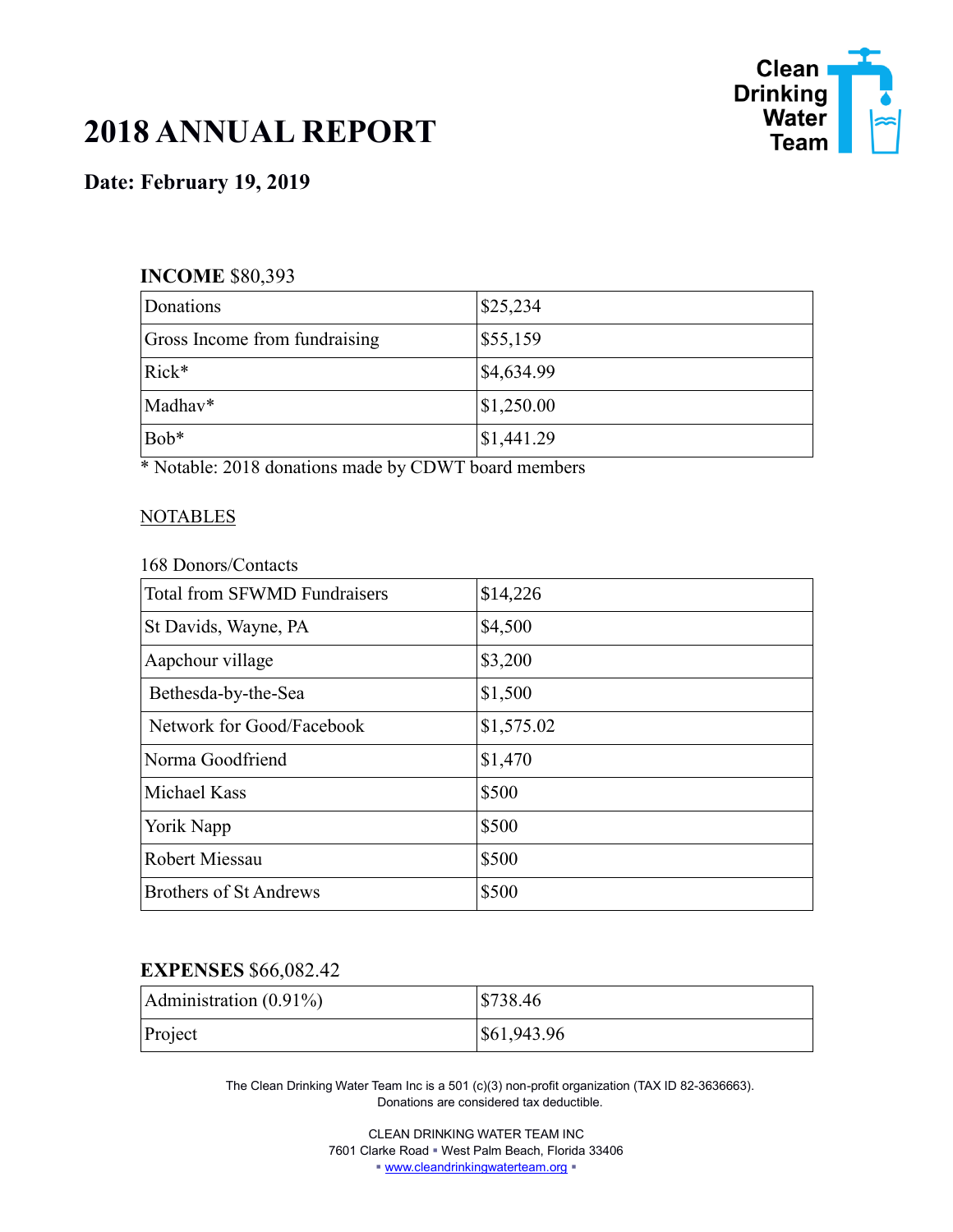

| Refunds (B.Beitch) | \$3,400.00 |
|--------------------|------------|
|                    |            |

| PROJECTS (approximations of costs minus project revenue) |                       |
|----------------------------------------------------------|-----------------------|
| Cuba Feb 2018                                            | \$1,240.87            |
| Cuba May 2018                                            | $\frac{$3,912.40}{ }$ |
| Honduras July 2018                                       | \$384.94              |
| Nepal Nov 2018                                           | \$9,335.58            |
| Cuba Jan 2019                                            | \$3,054.38            |

PROJECTS (approximations of costs minus project revenue)

## **2018 ACCOMPLISHMENTS (Nov 2017-Jan 2019)**

In 2018 we undertook (4) projects in Cuba, Honduras and Nepal. Our accomplishments included:

- Incorporated:  $501(c)(3)$ , logo, business cards, shirts, hats, stickers, magnets
- Website: email, blog, financial DB, Contacts DB, Donors DB, Project DB, WQ DB, In-kind DB, store
- CUBA PROJECT February 2018
- Assessment, repair and testing of water in Santiago Cuba, Guantanamo,Matanzas and Havana.
- CUBA PROJECT & TOUR May 2018 (13 volunteers)
- Installation of  $(3+1)$  water filter systems in Luyano, Limonar and Havana, Cuba.
- HONDURAS PROJECT July 2018
- OLR Film Show Fundraiser
- Installation of  $(1)$  water filter system in San Pedro Sula, Honduras

The Clean Drinking Water Team Inc is a 501 (c)(3) non-profit organization (TAX ID 82-3636663). All donations are considered tax deductible.